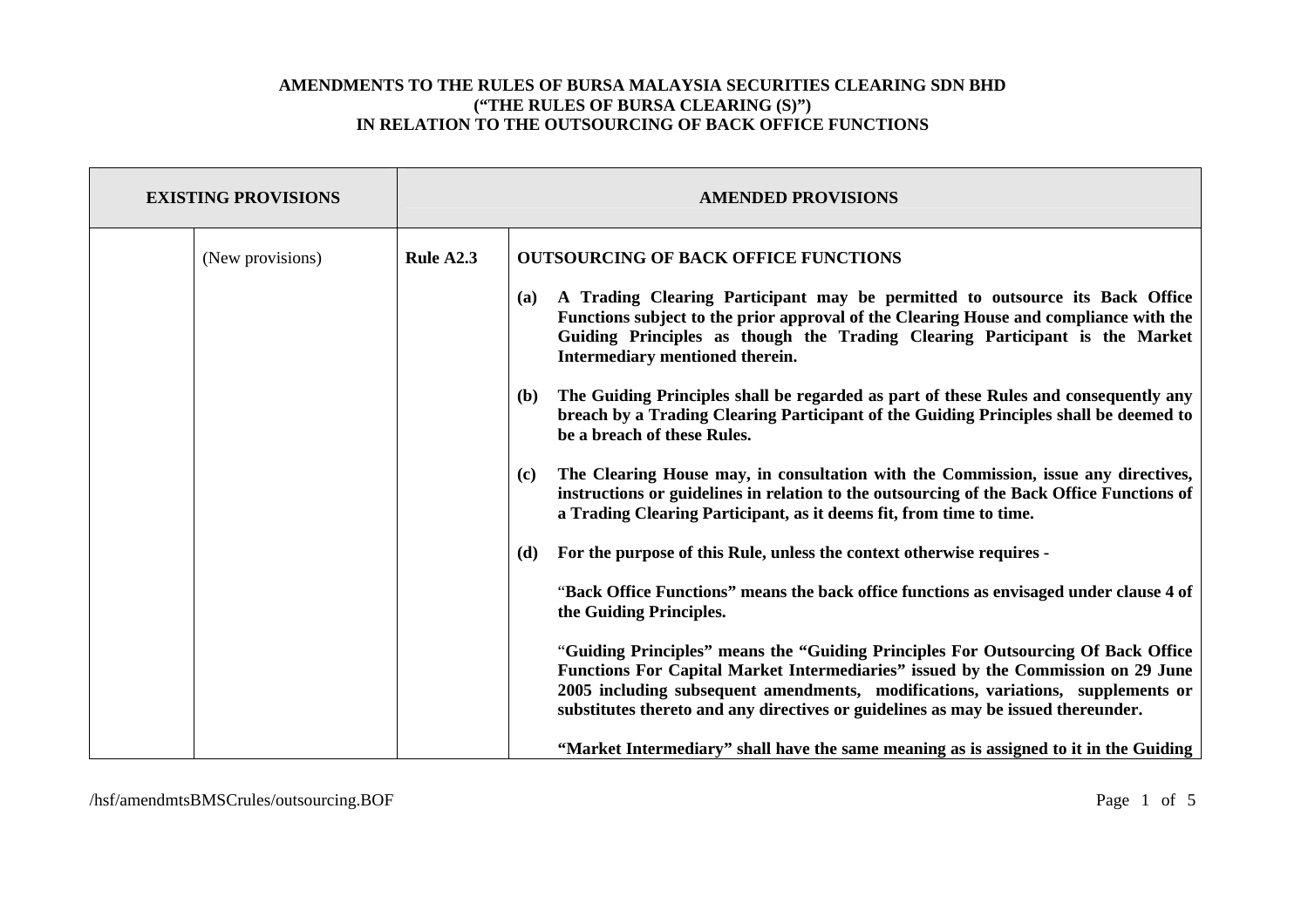| <b>EXISTING PROVISIONS</b> | <b>AMENDED PROVISIONS</b> |                                                                                                                                                                                                                                                                                                                                                                                                                                                                                                                                                                                                                                                                                                                                                            |
|----------------------------|---------------------------|------------------------------------------------------------------------------------------------------------------------------------------------------------------------------------------------------------------------------------------------------------------------------------------------------------------------------------------------------------------------------------------------------------------------------------------------------------------------------------------------------------------------------------------------------------------------------------------------------------------------------------------------------------------------------------------------------------------------------------------------------------|
|                            |                           | Principles.                                                                                                                                                                                                                                                                                                                                                                                                                                                                                                                                                                                                                                                                                                                                                |
| (New provisions)           | Rule B <sub>2.4</sub>     | <b>OUTSOURCING OF BACK OFFICE FUNCTIONS</b>                                                                                                                                                                                                                                                                                                                                                                                                                                                                                                                                                                                                                                                                                                                |
|                            |                           | A Non Trading Clearing Participant may outsource its back office functions to a<br>(a)<br>service provider provided that the Non Trading Clearing Participant complies with<br>the following conditions :-                                                                                                                                                                                                                                                                                                                                                                                                                                                                                                                                                 |
|                            |                           | (i)<br>The back office functions that are outsourced shall encompass only the<br>operational or administrative aspects of the entity's functions as a Non Trading<br>Clearing Participant, including clearing and settlement of transactions in<br>securities involving the Non Trading Clearing Participant's principal accounts<br>and transactions in securities involving the Non Trading Clearing Participant's<br>nominee accounts held for locally incorporated companies which are wholly<br>owned by the Non Trading Clearing Participant, and shall exclude the Non<br>Trading Clearing Participant's decision making and management function and<br>its role of liaising with regulatory authorities and fulfilling regulatory<br>requirements; |
|                            |                           | The service provider must be either one of the following :-<br>(ii)<br>A company within the group of companies to which the Non Trading<br>(a)                                                                                                                                                                                                                                                                                                                                                                                                                                                                                                                                                                                                             |
|                            |                           | <b>Clearing Participant belongs; or</b>                                                                                                                                                                                                                                                                                                                                                                                                                                                                                                                                                                                                                                                                                                                    |
|                            |                           | An independent company which is located in Malaysia and has its<br><b>(b)</b><br>operations conducted in Malaysia.                                                                                                                                                                                                                                                                                                                                                                                                                                                                                                                                                                                                                                         |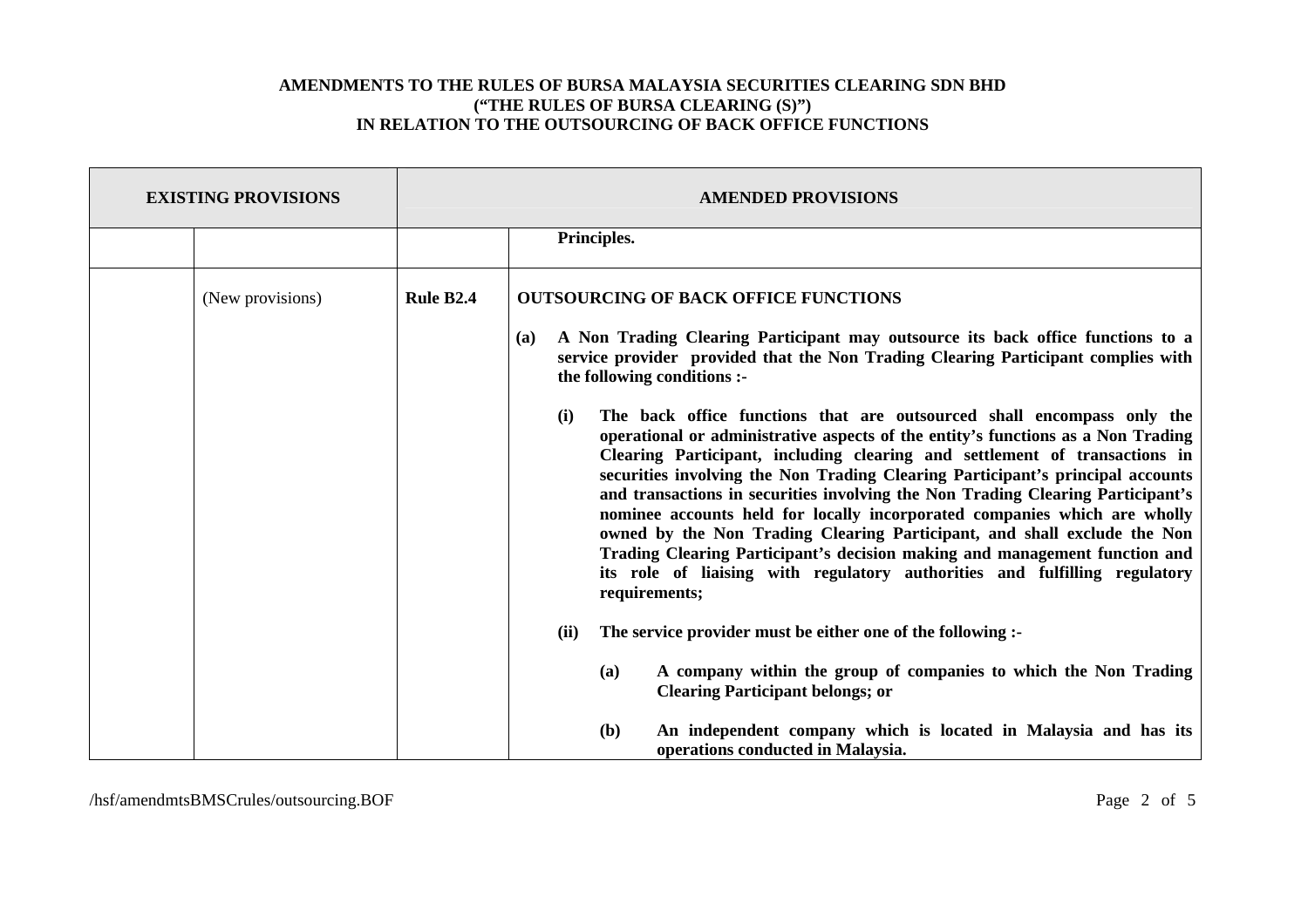| <b>EXISTING PROVISIONS</b> | <b>AMENDED PROVISIONS</b>                                                                                                                                                                                                                                                                                                                                                                                               |
|----------------------------|-------------------------------------------------------------------------------------------------------------------------------------------------------------------------------------------------------------------------------------------------------------------------------------------------------------------------------------------------------------------------------------------------------------------------|
|                            | The service provider shall not further assign or sub-contract the back office<br>(iii)<br>functions to another party;                                                                                                                                                                                                                                                                                                   |
|                            | The legal relationship between the Non Trading Clearing Participant and the<br>(iv)<br>service provider shall be a principal-agent relationship;                                                                                                                                                                                                                                                                        |
|                            | The Non Trading Clearing Participant must ensure compliance by the service<br>(v)<br>provider with all relevant requirements stipulated in any provision in these<br>Rules, agreement between the Non Trading Clearing Participant and the<br>Clearing House and direction issued by the Clearing House;                                                                                                                |
|                            | The Non Trading Clearing Participant shall be deemed liable as a principal in<br>(vi)<br>relation to any breach by the service provider of any provision in these Rules,<br>agreement between the Non Trading Clearing Participant and the Clearing<br>House and direction issued by the Clearing House;                                                                                                                |
|                            | (vii) Any direction issued by the Clearing House and directed to the Non Trading<br>Clearing Participant is deemed to have also been issued and directed to the<br>service provider and shall be regarded to be within the knowledge of the service<br>provider;                                                                                                                                                        |
|                            | (viii) The Non Trading Clearing Participant shall procure from the service provider a<br>written undertaking that the service provider shall maintain the secrecy and<br>confidentiality of the documents and information of clients that the service<br>provider shall have access to, from any intentional or inadvertent disclosure to<br>unauthorised person(s), and that the service provider's security policies, |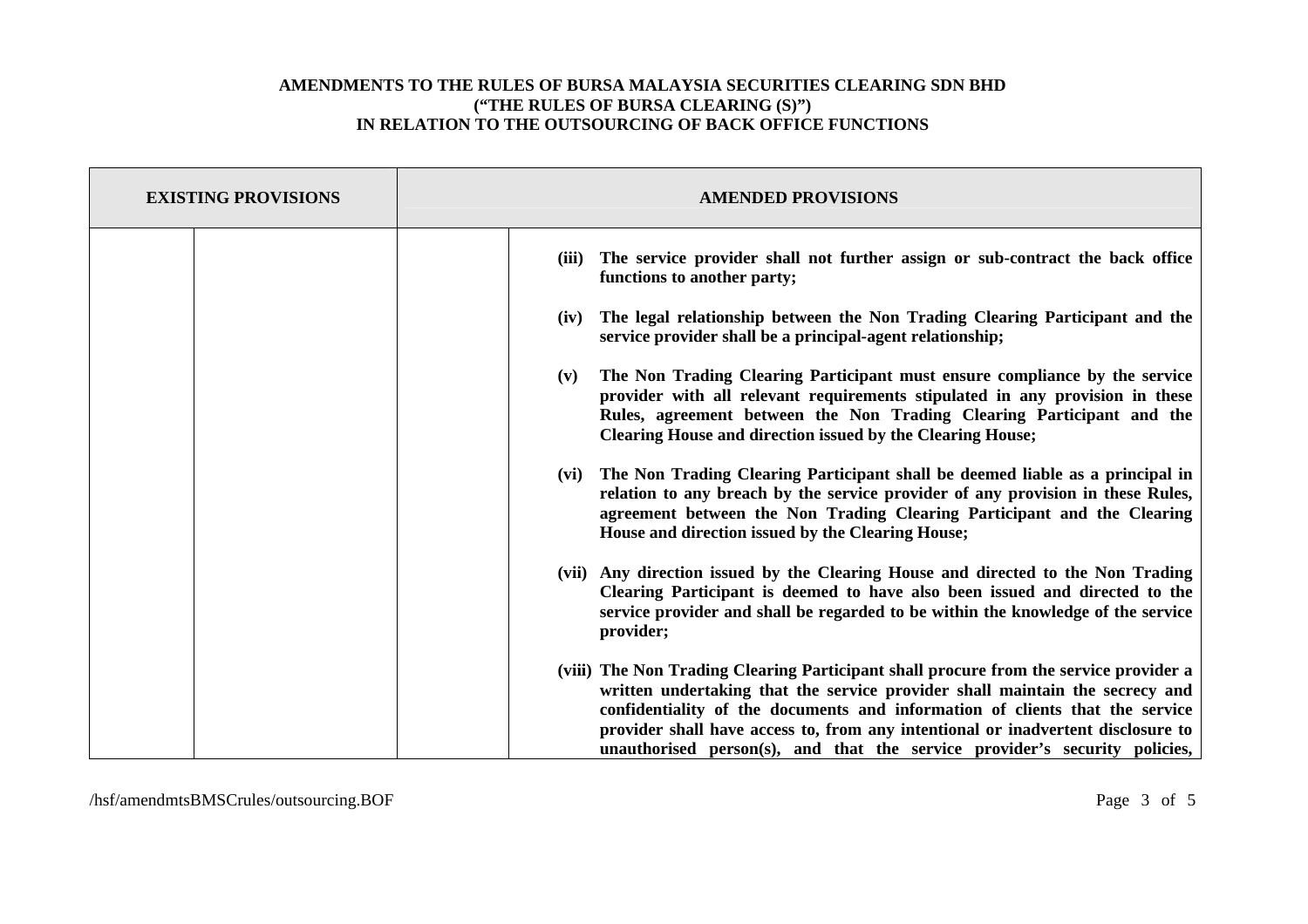| <b>EXISTING PROVISIONS</b> | <b>AMENDED PROVISIONS</b>                                                                                                                                                                                                                                                                                                                    |
|----------------------------|----------------------------------------------------------------------------------------------------------------------------------------------------------------------------------------------------------------------------------------------------------------------------------------------------------------------------------------------|
|                            | procedures and controls enable the protection of such confidentiality and<br>security of client information;                                                                                                                                                                                                                                 |
|                            | The Non Trading Clearing Participant must have in place an insurance policy to<br>(ix)<br>protect it against any liability, loss or damage arising from any action or<br>omission of the service provider in performing the said back office functions;                                                                                      |
|                            | The Non Trading Clearing Participant must ensure that the Clearing House or<br>(x)<br>its agent shall at all times :-                                                                                                                                                                                                                        |
|                            | have access to and be allowed to make copies of the books (as defined in<br>(a)<br>the Securities Industry Act 1983) of the Non Trading Clearing<br>Participant or the service provider and further to obtain promptly any<br>other information concerning activities that are relevant for the<br>performance of its regulatory duties; and |
|                            | have access to the premises of the Non Trading Clearing Participant or<br><b>(b)</b><br>the service provider for the purposes of conducting any audit, inspection<br>or investigation.                                                                                                                                                       |
|                            | The Non Trading Clearing Participant shall procure a written consent from the<br>service provider to allow the Clearing House to exercise its powers as stated<br>above; and                                                                                                                                                                 |
|                            | The Non Trading Clearing Participant shall provide a letter of undertaking to<br>(xi)<br>the Clearing House on an annual basis, that the service provider has complied<br>with all relevant requirements imposed on the Non Trading Clearing Participant                                                                                     |